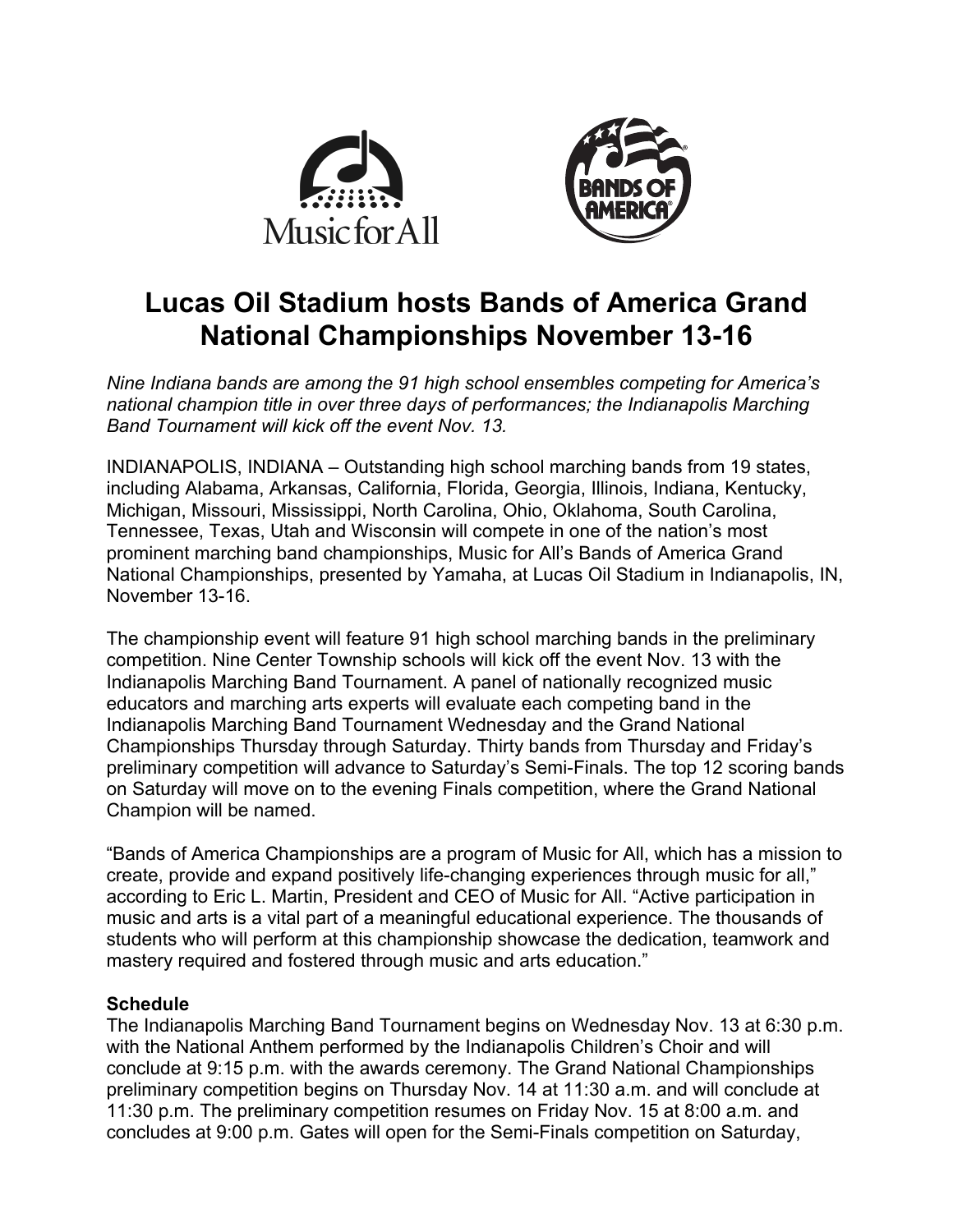Nov.16 at 7:00 a.m. with performances beginning at approximately 8:00 a.m. and will conclude at 5:00 p.m. Gates open for the Finals competition on Saturday Nov. 16 at 6:30 p.m. with performances beginning at 8:00 p.m. All times are tentative pending the final schedule of performing bands. Current times will be listed at musicforall.org.

## **Indianapolis Marching Band Tournament Nov. 13**

The four-day event begins as nine Center Township marching bands perform in the Indianapolis Marching Band Tournament, presented by Yamaha, from 6:45 p.m.-9:00 p.m. at Lucas Oil Stadium. The marching bands from Arsenal Technical High School, Broad Ripple Magnet High School, Crispus Attucks High School, Emmerich Manual High School, John Marshall Community High School, Key Learning Community, Northwest High School, Shortridge Magnet High School and Washington Community High School will compete in the Indianapolis Marching Band Tournament.

D.J. Mic P will return as emcee. Spirit judges will award the most spirited, enthusiastic school with the Spirit Award and a \$1,000 scholarship for the school's band program. Tickets are available FREE in advance of the event from any of the bands participating in the Indianapolis Marching Band Tournament or at the Ticket Office during the Wednesday evening event for \$5.

Music for All is hosting the Indianapolis Marching Band Tournament as part of Grand Nationals, giving the Indianapolis school marching band members the opportunity to perform in a professional stadium at no cost to the schools. The tournament is one of the many ways Music for All supports music education in Indianapolis Public Schools.

## **Nine Indiana bands compete in this national competition**

Nine Indiana bands, including Avon High School, Ben Davis High School, Carmel High School, Castle High School, Center Grove High School, Lake Central High School, Lawrence Central High School, Monrovia High School and Western High School will compete in the Grand National Championships. Carmel High School, the 2012 BOA Grand National Champions will return to defend their title.

### **Special Events**

Three college bands will perform in exhibition: Marian University on Wednesday evening at the Indianapolis Marching Band Tournament, Marian University again Friday afternoon, the Missouri State University Marching Band on Friday evening, and the Purdue University Marching Band on Saturday afternoon.

Friday evening's festivities will include the presentation of the Patrick John Hughes Parent/Booster Award, a national award honoring an outstanding band parent and supporter and named in honor of Louisville resident Patrick John Hughes, co-author with his son Patrick Henry of "I Am Potential." The Hughes family has been featured on ESPN, ABC World News Tonight and NPR's All Things Considered for their inspirational family story, and they were also on ABC's Extreme Home Makeover.

### **Ticket information**

Tickets are still available for the Grand National Championships at Ticketmaster.com, Ticketmaster by phone and at the Lucas Oil Stadium ticket office. Tickets for the four days of events range from \$5 to \$115. See all ticket prices at www.musicforall.org. Children ages 10 and under are free for general admission seats.